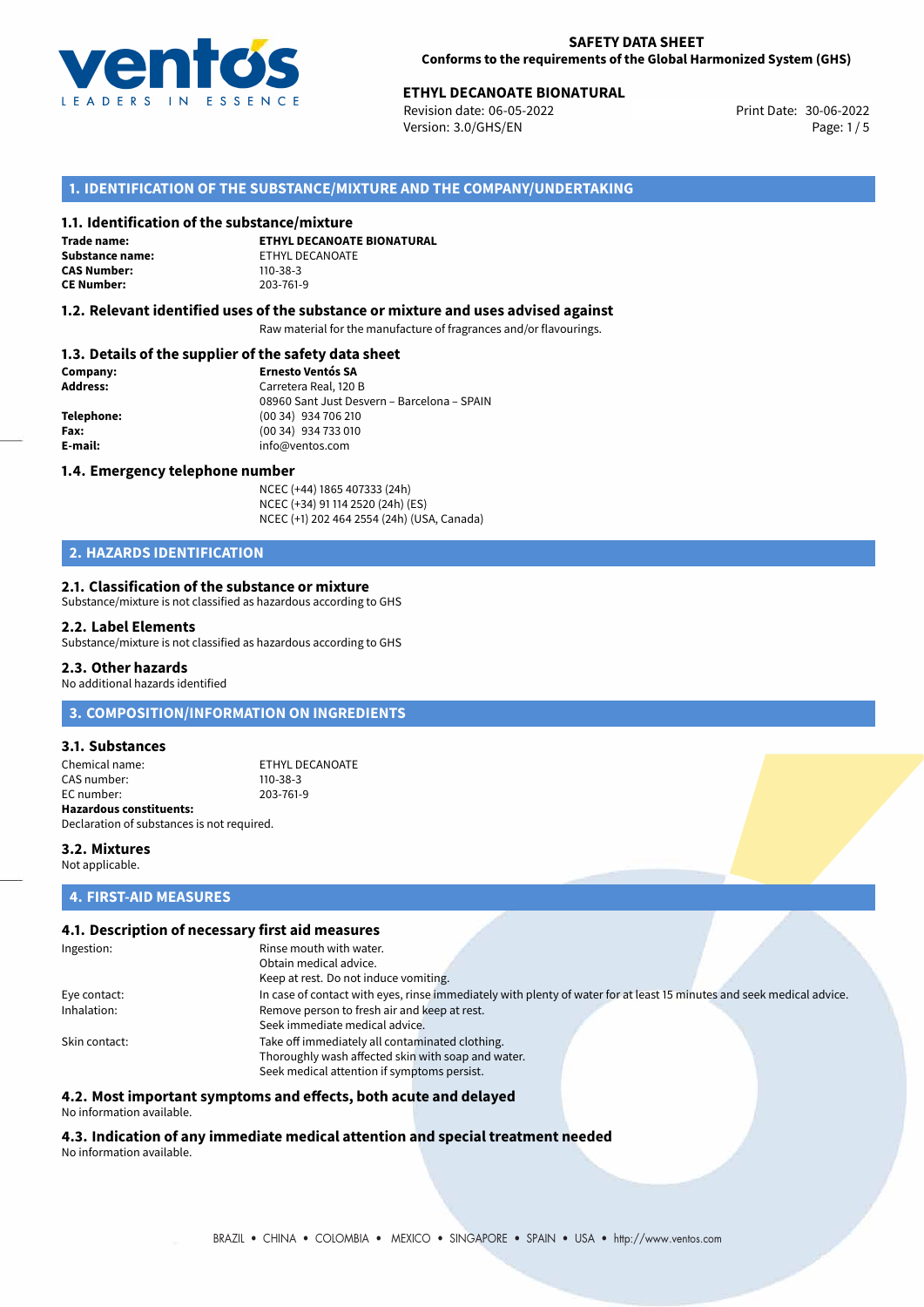

# **ETHYL DECANOATE BIONATURAL**<br>
Revision date: 06-05-2022<br> **Print Date: 30-06-2022**

Revision date: 06-05-2022 Version: 3.0/GHS/EN Page: 2 / 5

# **5. FIRE-FIGHTING MEASURES**

## **5.1. Extinguishing Media**

Water spray, carbon dioxide, dry chemical powder or appropriate foam. For safety reasons do not use full water jet.

#### **5.2. Special hazards arising from the substance or mixture**

Known or Anticipated Hazardous Products of Combustion: Emits toxic fumes under fire conditions.

#### **5.3. Advice for firefighters**

High temperatures can lead to high pressures inside closed containers. Avoid inhalation of vapors that are created. Use appropriate respiratory protection. Do not allow spillage of fire to be poured into drains or watercourses. Wear self-contained breathing apparatus and protective clothing.

# **6. ACCIDENTAL RELEASE MEASURES**

#### **6.1. Personal precautions, protective equipment and emergency procedures**

Evacuate surronding areas. Ensure adequate ventilation. Keep unnecessary and unprotected personnel from entering. Do not breathe vapor/spray. Avoid contact with skin and eyes. Information regarding personal protective measures: see section 8.

#### **6.2. Environmental precautions**

To avoid possible contamination of the environment, do not discharge into any drains, surface waters or groundwaters.

#### **6.3. Methods and materials for containment and cleaning up**

Cover with an inert, inorganic, non-combustible absorbent material (e.g. dry-lime, sand, soda ash). Place in covered containers using non-sparking tools and transport outdoors. Avoid open flames or sources of ignition (e.g. pilot lights on gas hot water heater). Ventilate area and wash spill site after material pickup is complete.

## **6.4. Reference to other sections**

Information regarding exposure controls, personal protection and disposal considerations can be found in sections 8 and 13.

## **7. HANDLING AND STORAGE**

## **7.1. Precautions for safe handling**

Do not store or handle this material near food or drinking water. Do not smoke. Avoid contact with the eyes, skin and clothing. Wear protective clothing and use glasses. Observe the rules of safety and hygiene at work. Keep in the original container or an alternative made from a compatible material.

## **7.2. Conditions for safe storage, including any incompatibilities**

Store in tightly closed and preferably full containers in a cool, dry and ventilated area, protected from light. Keep away from sources of ignition (e.g. hot surfaces, sparks, flame and static discharges). Keep away from incompatible materials (see section 10).

## **7.3. Specific end use(s)**

No information available.

# **8. EXPOSURE CONTROLS AND PERSONAL PROTECTION**

## **8.1. Control parameters**

Components with occupational exposure limits: None known.

## **8.2. Exposure controls**

Measures should be taken to prevent materials from being splashed into the body. Provide adequate ventilation, according to the conditions of use. Use a mechanical exhaust if required.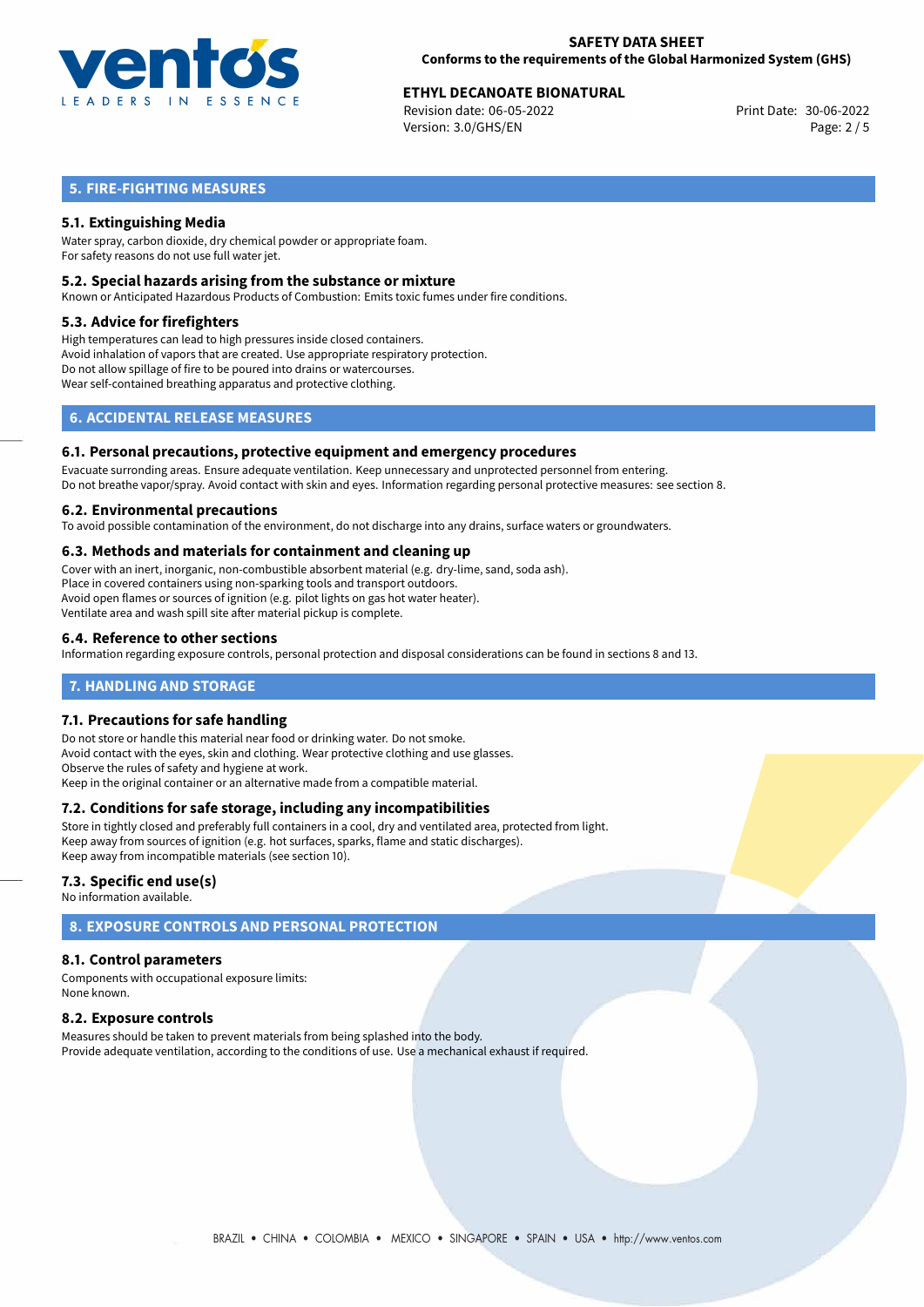

# **ETHYL DECANOATE BIONATURAL**<br>30-06-2022 **Print Date:** 30-06-2022 **Print Date:** 30-06-2022

Revision date: 06-05-2022 Version: 3.0/GHS/EN Page: 3 / 5

## **8.3. Individual protection measures, such as personal protective equipment**

Eye/Face protection: Chemical safety goggles are recommended. Wash contaminated goggles before reuse. Chemical-resistant gloves are recommended. Wash contaminated gloves before reuse. Body protection: Personal protective equipment for the body should be selected based on the task being performed and the risks involved. Respiratory Protection: In case of insufficient ventilation, use suitable respiratory equipment. Environmental exposure controls: Emissions from ventilation or process equipment should be checked to ensure they comply with environmental protection legislation. In some cases, filters or engineering modifications to the process equipment will be necessary to reduce emissions to acceptable levels.

# **9. PHYSICAL AND CHEMICAL PROPERTIES**

#### **9.1. Information on basic physical and chemical properties**

| Appearance:                            | Liguid                    |
|----------------------------------------|---------------------------|
| Colour:                                | Conforms to standard      |
| Odour:                                 | Conforms to standard      |
| Odour theshold:                        | Not determined            |
| pH:                                    | Not determined            |
| Melting point/freezing point:          | Not determined            |
| Boling point/boiling range (°C):       | $240 - 242$               |
| Flash point:                           | $110^{\circ}$ C           |
| Evaporation rate:                      | Not determined            |
| Flammability:                          | Not determined            |
| Lower flammability/Explosive limit:    | Not determined            |
| Upper flammability/Explosive limit:    | Not determined            |
| Vapour pressure:                       | Not determined            |
| Vapour Density:                        | Not determined            |
| Density:                               | $0,86-0,87$ g/mL (20°C)   |
| Relative density:                      | $0,86 - 0,87$ (20°C)      |
| Water solubility:                      | <b>INSOLUBLE IN WATER</b> |
| Solubility in other solvents:          | SOLUBLE IN ETHANOL        |
| Partition coefficient n-octanol/water: | Not determined            |
| Auto-ignition temperature:             | Not determined            |
| Decomposition temperature:             | Not determined            |
| Viscosity, dynamic:                    | Not determined            |
| Viscosity, kinematic:                  | Not determined            |
| Explosive properties:                  | Not determined            |
| Oxidising properties:                  | <b>NONE EXPECTED</b>      |
|                                        |                           |

## **10. STABILITY AND REACTIVITY**

#### **10.1. Reactivity**

No hazardous reactions if stored and handled as prescribed/indicated.

### **10.2. Chemical stability**

The product is stable if stored and handled as prescribed/indicated.

#### **10.3. Possibility of hazardous reactions**

No hazardous reactions if stored and handled as prescribed/indicated.

#### **10.4. Conditions to Avoid**

Conditions to Avoid: Excessive heat, flame or other ignition sources.

#### **10.5. Incompatible materials**

Avoid contact with strong acids and bases and oxidizing agents.

#### **10.6. Hazardous decomposition products**

During combustion may form carbon monoxide and unidentified organic compounds.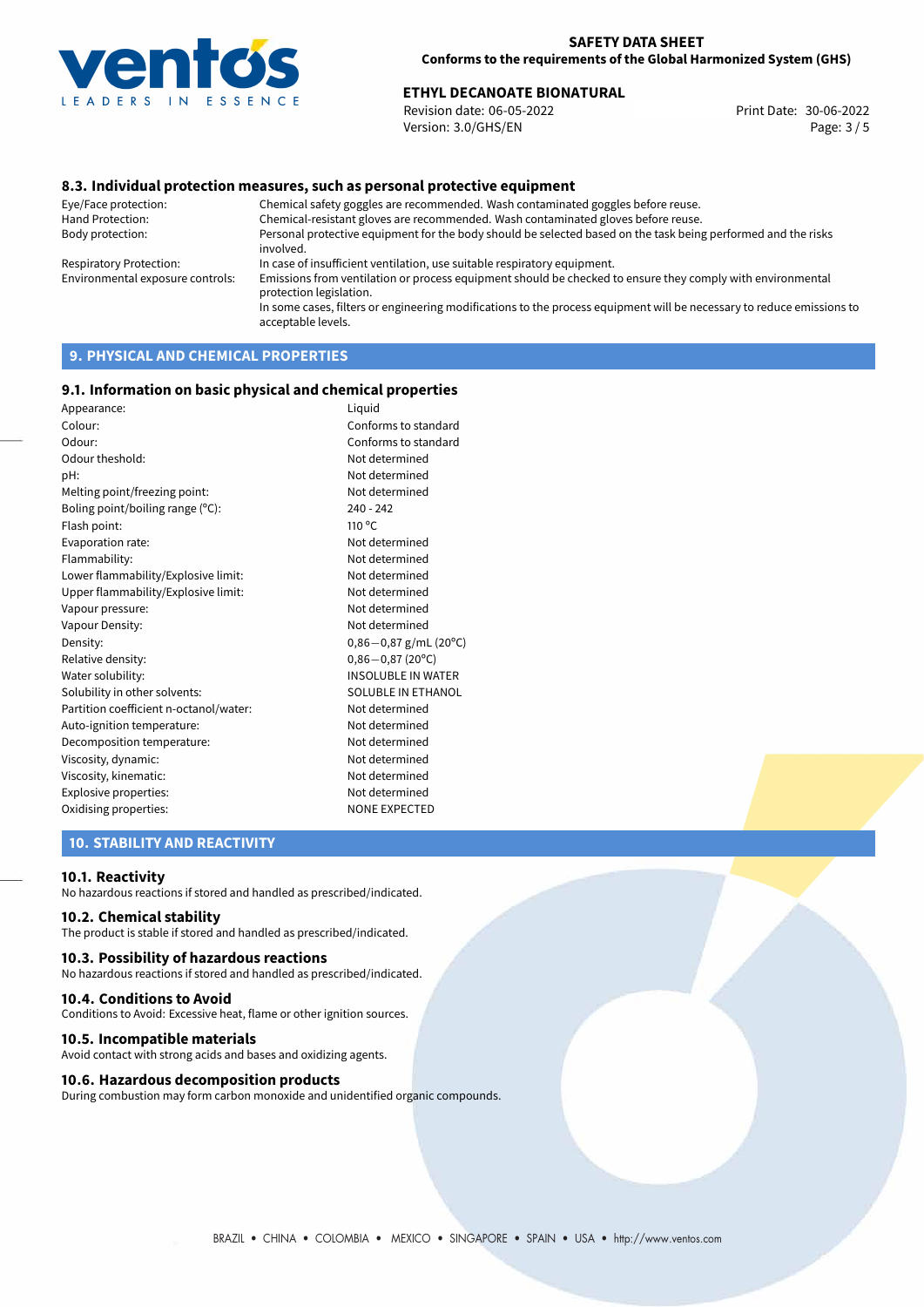

## **SAFETY DATA SHEET Conforms to the requirements of the Global Harmonized System (GHS)**

# **ETHYL DECANOATE BIONATURAL**<br>30-06-2022 **Print Date:** 30-06-2022 **Print Date:** 30-06-2022

Revision date: 06-05-2022 Version: 3.0/GHS/EN Page: 4 / 5

# **11. TOXICOLOGICAL INFORMATION**

| <b>Acute toxicity</b>             | Based on the data available, the criteria for classification are not met. |
|-----------------------------------|---------------------------------------------------------------------------|
| <b>Skin corrosion/irritation</b>  | Based on the data available, the criteria for classification are not met. |
| Serious eye damage/irritation     | Based on the data available, the criteria for classification are not met. |
| Respiratory or skin sensitisation | Based on the data available, the criteria for classification are not met. |
| Germ cell mutagenicity            | Based on the data available, the criteria for classification are not met. |
| Carcinogenicity                   | Based on the data available, the criteria for classification are not met. |
| <b>Reproductive toxicity</b>      | Based on the data available, the criteria for classification are not met. |
| <b>STOT-single exposure</b>       | Based on the data available, the criteria for classification are not met. |
| <b>STOT-repeated exposure</b>     | Based on the data available, the criteria for classification are not met. |
| <b>Aspiration hazard</b>          | Based on the data available, the criteria for classification are not met. |

# **12. ECOLOGICAL INFORMATION**

## **12.1. Toxicity**

**Assessment:**

Based on the data available, the criteria for classification are not met. **Experimental/calculated data:** No information available.

# **12.2. Degradability**

No information available.

#### **12.3. Bioaccumulative potential**

No information available.

## **12.4. Soil mobility**

No information available.

# **12.5. Other adverse effects**

See also sections 6, 7, 13 and 15 Do not allow to get into waste water or waterways.

## **13. DISPOSAL CONSIDERATIONS**

## **13.1. Waste treatment methods**

Dispose of in accordance with national and local environmental regulations.

## **14. TRANSPORT INFORMATION**

|                                  | <b>ADR/RID/ADN</b>                | <b>IMDG</b>                       | <b>IATA-ICAO</b>                  |
|----------------------------------|-----------------------------------|-----------------------------------|-----------------------------------|
| 14.1. UN Number                  | Not classified as hazardous goods | Not classified as hazardous goods | Not classified as hazardous goods |
| 14.2. UN Proper Shipping Name    | Not applicable                    | Not applicable                    | Not applicable                    |
| 14.3. Transport Hazard Class(es) | Not applicable                    | Not applicable                    | Not applicable                    |
| 14.4. Packing Group              | Not applicable                    | Not applicable                    | Not applicable                    |
| 14.5. Environmental hazards      | No                                | <b>No</b>                         | No                                |
| <b>Additional information</b>    |                                   |                                   |                                   |

## **14.6 Special precautions for user**

None known

#### **14.7. Maritime transport in bulk according to IMO instruments**

No information available

# **15. REGULATORY INFORMATION**

# **15.1. Safety, health and environmental regulations/legislation specific for the substance or mixture**

No information available

# **16. OTHER INFORMATION**

**Full text of the R-phrases, hazard statements and precautionary statements mentioned in section 3:** Not applicable.